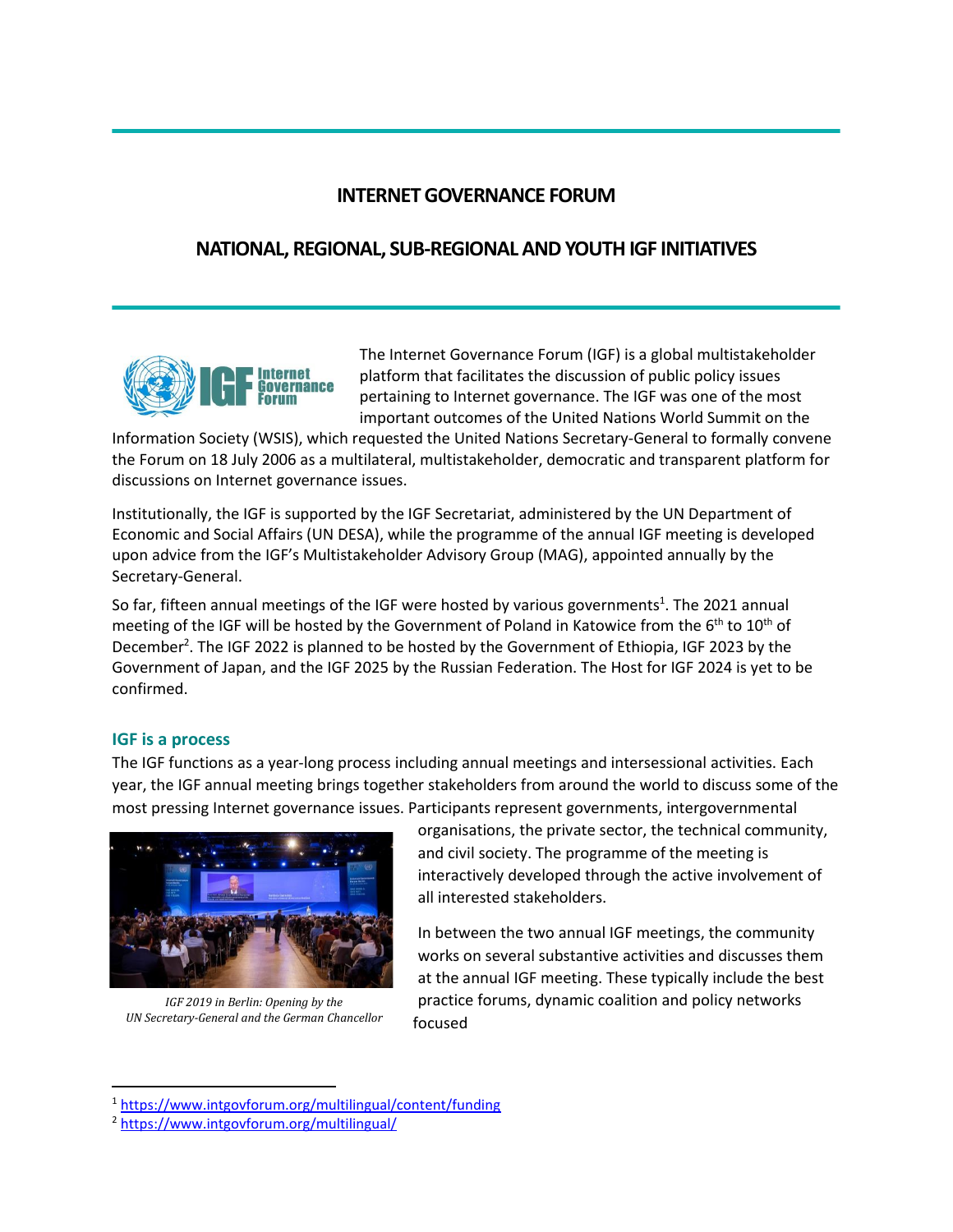

on a particular Internet governance issue. Their work is also developed through active consultations with the community and invites everybody to contribute.



## **National, Regional, Sub-regional and Youth IGF initiatives**

IN THIS BRIEFING

- > About NRIs
- > What do NRIs do?
- > Why engaging with NRIs?
- > How to engage?

Over the years, the IGF has inspired multistakeholder teams from various countries and regions to launch the national and regional IGF processes, mirroring the procedures and processes of the IGF. These National and Regional Initiatives (NRIs) are focused on facilitating dialogue and cooperation on Internet policy issues of utmost relevance for their respective communities. While being organic and independent, NRIs act in accordance with the IGF main principles, which means that the planning and organization of their IGF-like annual meetings, as well as all intersessional activities, is carried out in an open, consultative and bottom-up manner, by a multistakeholder team for non-commercial purposes. The recognition of the individual NRIs, as well as the NRIs collective work and cooperation, is facilitated by the IGF Secretariat.

To date, there are over 137 NRIs recognised by the IGF Secretariat.



The NRIs create open and inclusive platforms for the engagement of stakeholders from all backgrounds, spanning governments, international and intergovernmental organizations, civil society, private sector and technical communities.

Through public consultations with the wider social community, they map the priority issues on Internet governance and ensure they are represented on their discussion agenda.

On average, national IGF meetings welcome around 150 stakeholders per year, while sub-regional and regional IGFs welcome over 300 participants.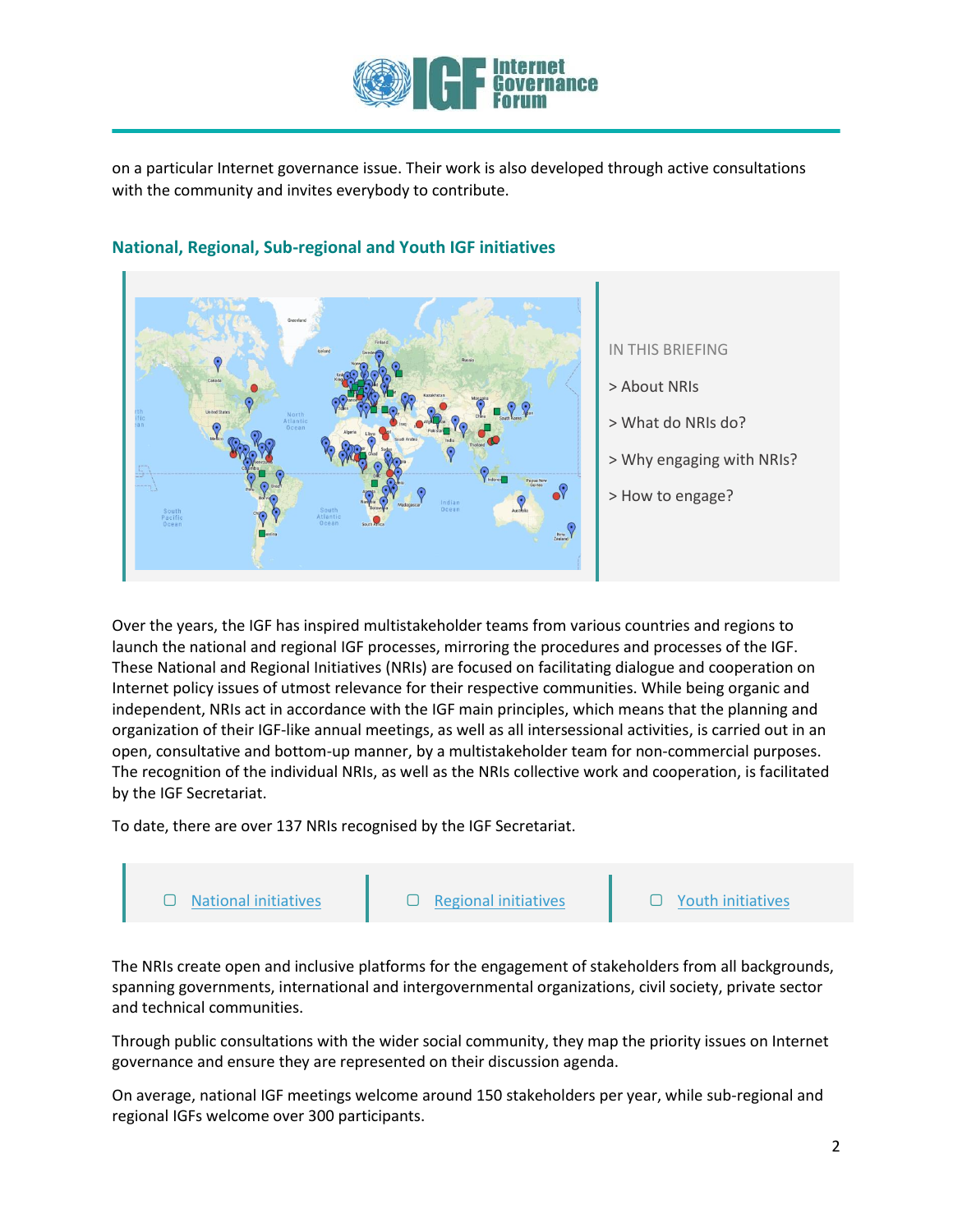

### **Who are stakeholders affiliated with NRIs?**

Individuals and organizations from different stakeholders' groups and disciplines, from different parts of the country and/or region are actively engaged with the NRIs. The engagement models are different and can relate to formal membership in the NRIs multistakeholder organizing committee; or active participation in the NRIs-led events such as the roles of session organizers, moderators, rapporteurs or expert speakers. **Illustratively**, as an example from some of the NRIs, the mosaic of the involved stakeholders could be:



### **Why engage with NRIs?**

The Internet is all-pervasive. Its services and tools are becoming increasingly integrated into people's lives and are intersecting with their rights and freedoms. Further, its impact on the world's economy is growing each day. When compounding this with the Internet's complex nature, its governance requires the involvement of everyone- from those that understand its technical operations, to those understanding policy aspects.

By engaging in the NRIs processes, stakeholders can:

- ✓ *Meet experts with different backgrounds in Internet governance: governments, international and intergovernmental organizations, civil society, technical communities and the private sector*
- ✓ *Understand their community's digital policy issues and requests*
- ✓ *Learn from other countries good policies and bad experiences and improve local ecosystem*
- ✓ *Build trust with people through communicating and discussing the state of affairs*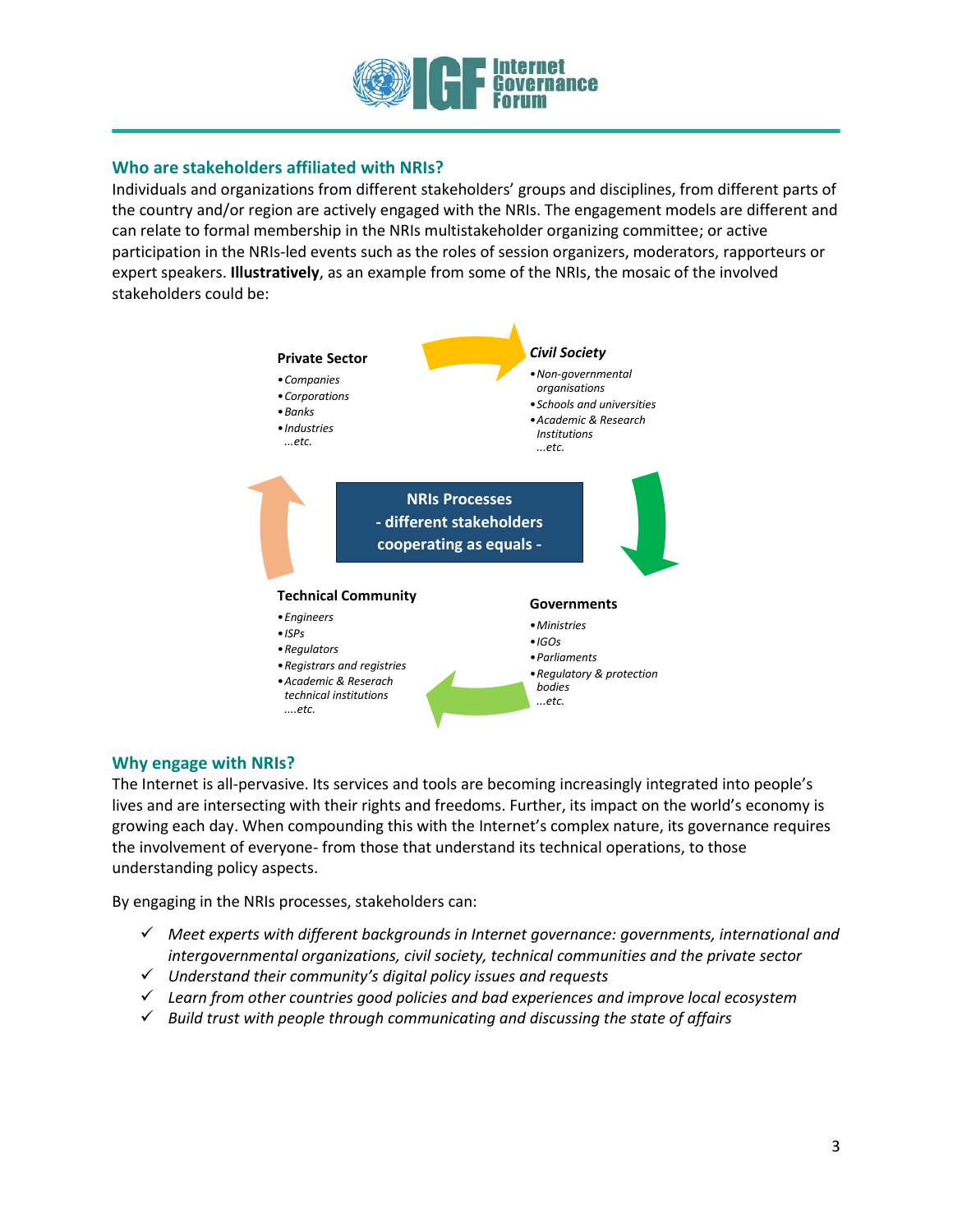

### **NRIs and parliaments: learning from good NRIs practices**

Kenya IGF Week KENYA INTERNET GOVERNANCE FORUM

Kenya IGF's multistakeholder organizing committee, composed of stakeholders from different backgrounds, represents a nexus of comprehensive knowledge of the Internet, its technological and policy

aspects, as well as societal, cultural, economic and legal implications. Understanding all aspects to consider any form of possible governance of the Internet is critical. This is why some of the legislative entities, in their efforts to discuss and decide on the governance of the Internet, turn to these sources of knowledge for advice. For example, the national Parliament of Kenya, with its Senate and National Assembly, cooperates closely with the Kenya national IGF.

#### **This cooperation helps the Parliament to:**

- *Understand Internet governance priorities for the people of Kenya*
- *Exercise its accountability toward people, by reaching out to the national community through the Kenya IGF*
- *Learn more about Internet governance area of interest from different aspects*
- *Test the proposed legislation before it is officially adopted to accurately model possible consequences and mitigate potential harms*

By actively engaging in the Kenyan IGF's annual discussions facilitated among all stakeholders from different parts of the country, the Parliament's Internet governance agenda is inspired and informed. For example, the Data Protection Act was enacted after more than eight years of continuous exchanges and witnessed cybersecurity incidents, thanks to, among other factors, continuous substantive exchanges between members of the Parliament with the Kenyan IGF and its School on Internet governance.

The subregional IGF for South Eastern Europe (SEEDIG) has fostered forms of cooperation with parliaments in the region. For instance, the SEEDIG 2018 meeting was held under the patronage of the President of the National

Assembly of Slovenia (the host country for the meeting). This patronage also enabled SEEDIG to contribute to activities of the parliamentary dimension of the South-East European Cooperation Process. In 2019, when SEEDIG held its annual meeting in Romania, the dedicated ICT parliamentary committees in the two chambers of the Romanian Parliament (Senate and Chamber of Deputies) acted as institutional partners.

The mentioned forms of cooperation served a double purpose:

- *Ensure parliamentary representation in SEEDIG activities*
- *Raised the visibility of IGF processes and multistakeholder forms of Internet governance within parliamentary bodies*